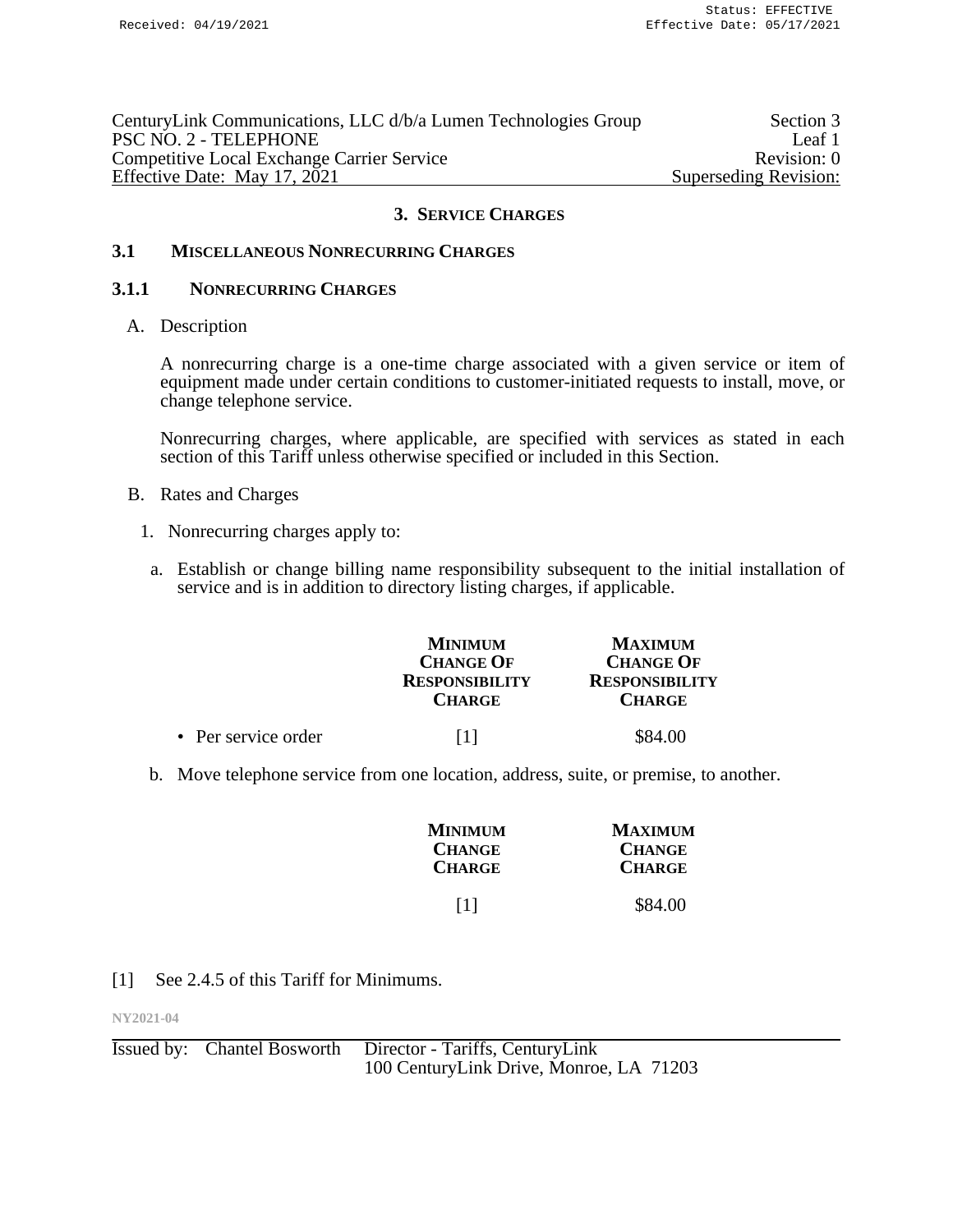| CenturyLink Communications, LLC d/b/a Lumen Technologies Group | Section 3             |
|----------------------------------------------------------------|-----------------------|
| PSC NO. 2 - TELEPHONE                                          | Leaf 2                |
| <b>Competitive Local Exchange Carrier Service</b>              | Revision: 0           |
| Effective Date: May 17, 2021                                   | Superseding Revision: |

# **3.1 MISCELLANEOUS NONRECURRING CHARGES**

#### **3.1.1 NONRECURRING CHARGES**

### B. Rates and Charges (Cont'd)

c. Change of telephone number initiated by customer.

|                | <b>MINIMUM</b><br><b>CHARGE</b> | <b>MAXIMUM</b><br><b>CHANGE OF NUMBER CHANGE OF NUMBER</b><br><b>CHARGE</b> |
|----------------|---------------------------------|-----------------------------------------------------------------------------|
| $\bullet$ Each | 111                             | \$61.00                                                                     |

[1] See 2.4.5 of this Tariff for Minimums.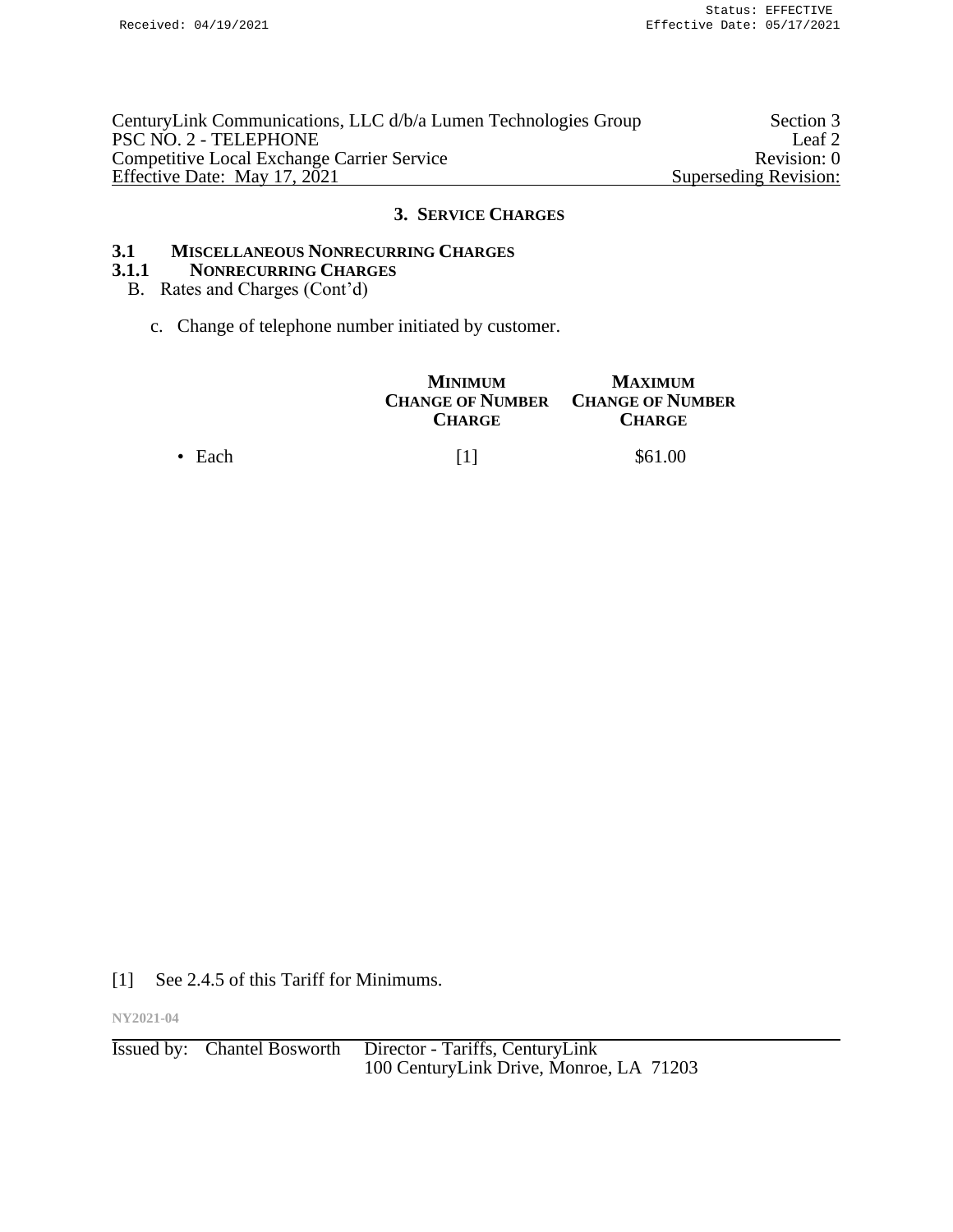| CenturyLink Communications, LLC d/b/a Lumen Technologies Group | Section 3             |
|----------------------------------------------------------------|-----------------------|
| PSC NO. 2 - TELEPHONE                                          | Leaf 3                |
| <b>Competitive Local Exchange Carrier Service</b>              | Revision: 0           |
| Effective Date: May 17, 2021                                   | Superseding Revision: |

# **3.1 MISCELLANEOUS NONRECURRING CHARGES**

#### **3.1.1 NONRECURRING CHARGES**

- B. Rates and Charges (Cont'd)
	- 2. Nonrecurring charges do not apply to:
		- a. Move or change a customer's telephone service if required or initiated by the Company.
	- b. Install, move, or change telephone service located on a customer's premises but used exclusively by the Company for maintenance or training activities.
	- c. The "from" portion of work involved in a transfer of service from one premises to another.
	- d. Change a customer's mailing address.
	- e. Move a drop for Company initiated maintenance reasons.